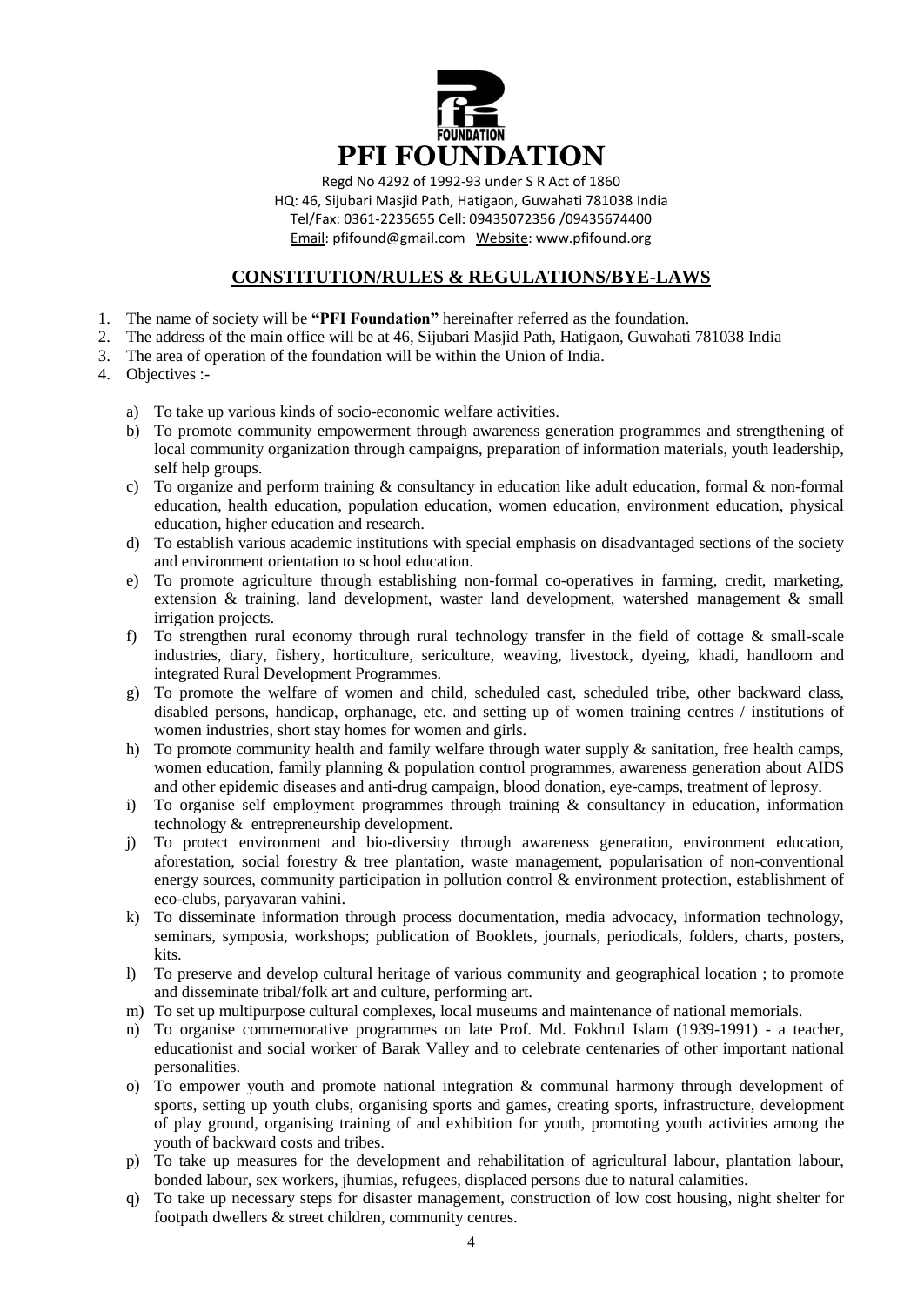- r) To promote science and technology through undertaking Bio-technology projects research & development project, natural resource data management system, utilisation of scientific expertise of retired scientists.
- s) To promote continuing education for neo-literates through development and production of literacy and continuing education materials, training of literacy and continuing education personnel, networking training and resource centres for promotion of literacy and basic education, promotion of community learning centres, assessment and evaluation of literacy and continuing education programmes.
- t) To take up steps to protect refugees against physical harm, basic human rights and being forcibly returned to countries where they could face danger, to provide food, water, shelter & medical care.
- u) To create awareness and educating the people about ill-effects of alcoholism and drug abuse and to take steps to treat and rehabilitate addicts.
- v) To take up any other activities as and when decided by the Executive Council of the foundation.

## 5. **Membership**:-

- a) Qualification to become a member : Any person agreeing to the aims & objectives of the foundation and ready to abide by its rules & regulations can become a member of the foundation by paying the fees prescribed for the purpose from time to time.
- b) Subscription : The annual membership subscription will be Rs. 200.00 only and life membership will be Rs. 2500.00
- c) Collection of fund: Find will be collected from members/non-member and from any other organization, Govt or non-Govt. Without any direct influence from the doner and will be governed by the Executive council for carrying out different objectives. Order receipts will be issued by the Executive Director who in also the Treasurer of the foundation in all such collection/Transaction.
- d) Control of fund : The fund of the foundation will be controlled by the Executive council and through one or more accounts in nationalized bank(s) to be operated jointly by the Executive Director and any other authorized officer of the foundation. The account will be audited annually by proper auditors as prescribed under the law and such auditors report will be presented in the annual general meeting regularly.
- 6. Procedure of the General Meeting: General meeting will be held atleast once in a year, notice for which will be served by the Executive Director as per the decision of the Executive Council.
- 7. Quorum of the General Meeting: Atleast one-third of the total existing registered members of the foundation should be present to form the quorum of the general meeting.
- 8. Election procedure of the Executive Council:

Executive Council will be elected by the General Body meeting of the foundation for a term of Five years or till the election of next Executive Council whichever in later. However upto three or at least two family members of Late Prof. Fokhrul Islam will be nominated by the general body to the Executive Council.

- 9. Short description of the Executive Council:
	- a) The Executive Council will be consists of following office hearers:

| President                 | One                                                                                                                                                                                             |
|---------------------------|-------------------------------------------------------------------------------------------------------------------------------------------------------------------------------------------------|
| Vice President            | <b>One</b>                                                                                                                                                                                      |
| <b>Executive Director</b> | <b>One</b>                                                                                                                                                                                      |
| <b>Executive Members</b>  | At least 8 members from various<br>sectors of the society and profession.<br>Out of the member the Executive<br>Council may select one Vice President,<br>One Registrar, and or more Directors. |

b) However, the top-level functionaries of the foundation as appointed from time to time upto the level of Project Director, Registrar, Astt. Directors, Deputy Directors will be the special invitee(s) in Executive Council and they will be invited by the President as per the recommendation of the Director of the of the Executive Council for the particular meeting of the Executive Council.

10. The term of the Executive Council:

- Executive Council will be elected by the general body meeting of the foundation for a term of Five years or till the election of next Executive council whichever in later.
- 11. Procedure of Re-election the members of the Executive Council: Executive Council will be re-elected by the General body meeting of the foundation before expiry of the existing Executive council.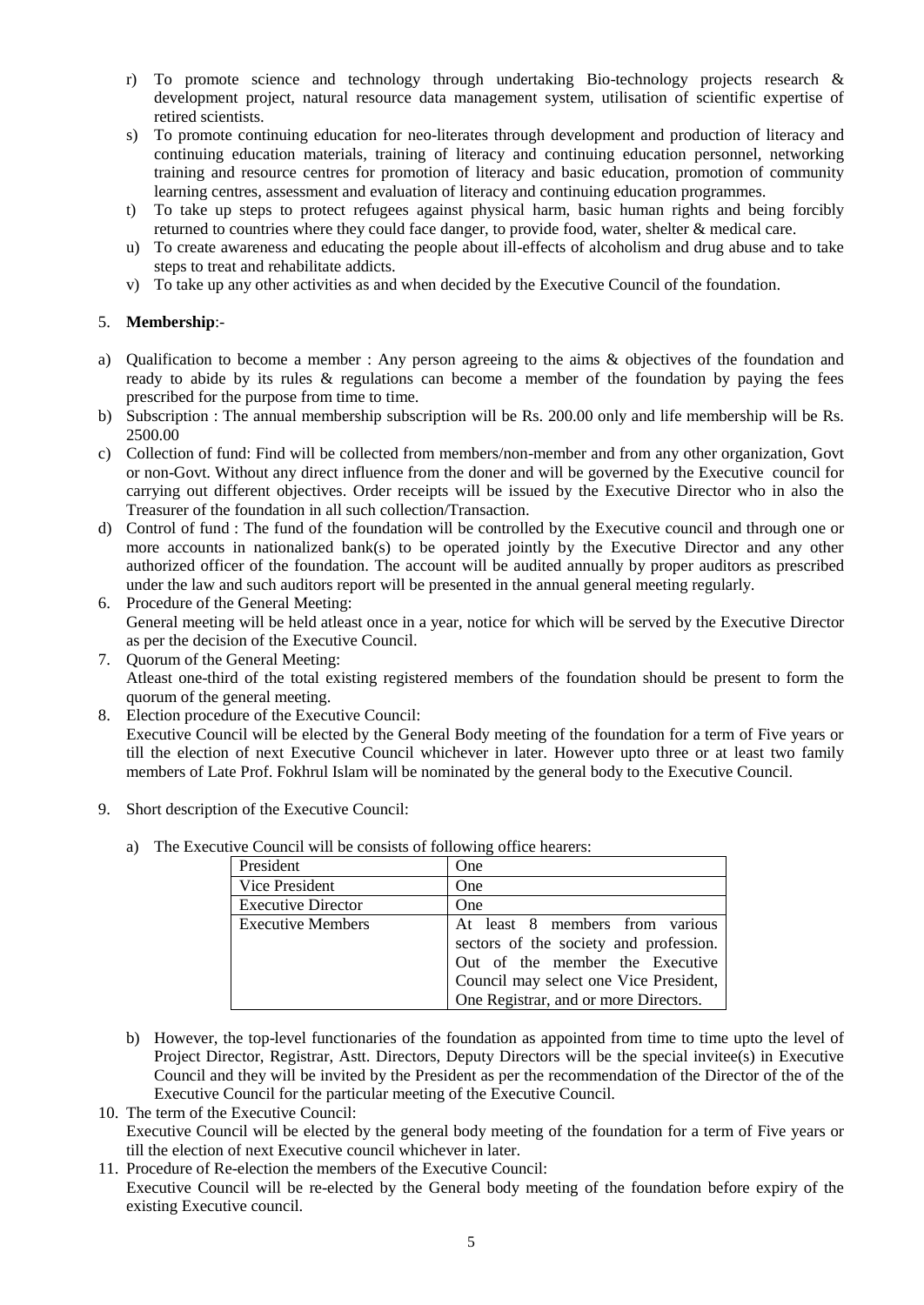- 12. Procedure of the Meeting of the Executive Council: Executive body meeting will be held at least thrice in a year notice for which will be served by the Executive Director one week ahead of the date of meeting to individual members.
- 13. Quorum of the Meeting of the Executive Council: More than one-third of the existing Executive Members of Executive Council of the foundation should be present to form the quorum of the executive meeting.
- 14. Expulsion of Undesirable Member: Any member who goes against the rules and regulation of the foundation will be expelled from the foundation by the decision of the Executive Council and ratified by the next general meeting.
- 15. Auditor:

A qualified auditor will be appointed by the Executive Council for the term of one year who shall audit the accounts of the foundation atleast once a year and annual audit report will be submitted to the Registrar of the Societies regularly.

16. Legal Procedure:

According to the provision laid down in the Section 6 of the Societies Registration Act XXI of 1860, the foundation may sue or may be sued in the name of President or Executive Director of the foundation.

17. Dissolution:

If necessary the foundation may be dissolved and properties remained after dissolution may be handed over according to the provision laid down in the Section 13 and 14 of the societies Registration Act XXI of 1860.

# **18. Powers and Functions of the Executive Council & Office bearers of the Foundation:**

### **18A Executive Council:**

- (i) To prepare and executive detailed plans and programmes for the management and administration of the foundation.
- (ii) To receive grants and contributions and to have custody of the funds of the foundation and to manage the properties of the foundation.
- (iii) To prepare budget estimate of the foundation for each year;
- (iv) To conduct and supervise the activities and programmes of the foundation;
- (v) To prescribe rules and regulations for and to hold various projects undertaken by the foundation;
- (vi) To create administrative and other posts under the foundation and to make appointments thereto for the efficient management of the activities of the foundation;
- (vii) To co-operate with any other organisation in the matter of execution of the projects and training of the staffs;
- (viii) To enter into agreements for and on behalf of the foundation;
- (ix) To use and defend all legal proceedings on behalf of the foundation;
- (x) To appoint committees for the disposal of any business of the foundation or for tendering advice in any matter pertaining to the foundation;
- (xi) To delegate to such extent as it may deem necessary any of the powers to any staff or committee of the foundation;
- (xii) To consider and pass resolutions on the annual report, the annual accounts and the financial estimates of the foundation as it thinks fit, such annual report, annual accounts and final estimates along with the resolutions passed there on by the council being submitted to the concerned authorities and to the Registrar of the Societies;
- (xiii) To make, adopt, amend, vary or rescind from time to time bye-laws for the regulations of, and for any purposes connected with the management and administration of the affairs of the foundation and for the further once of its objects;
- (xiv) To make, adopt, amend, vary or rescind from time to time bye-laws (a) for the conduct of the business of the Executive council and the committees to be appointed by it (b) for delegation of its powers, c) for the co-option of members to the Executive council;
- (xv) To perform such additional functions and to carry out such duties as may from time to time be assigned to it by the concerned authorities;
- (xvi) The Executive Council shall ordinarily meet thrice in every year provided that the President may, whenever he thinks fit, and shall on the written requisition of not less than five members call a special meeting not less than fifteen days notice shall be given to every meeting of the Executive council;
- (xvii) Half of the members of the Executive council, including President, shall constitute a quorum for any meeting of the Executive council;
- (xviii) In case of difference of opinion amongst the members, the opinion of the majority shall prevail;